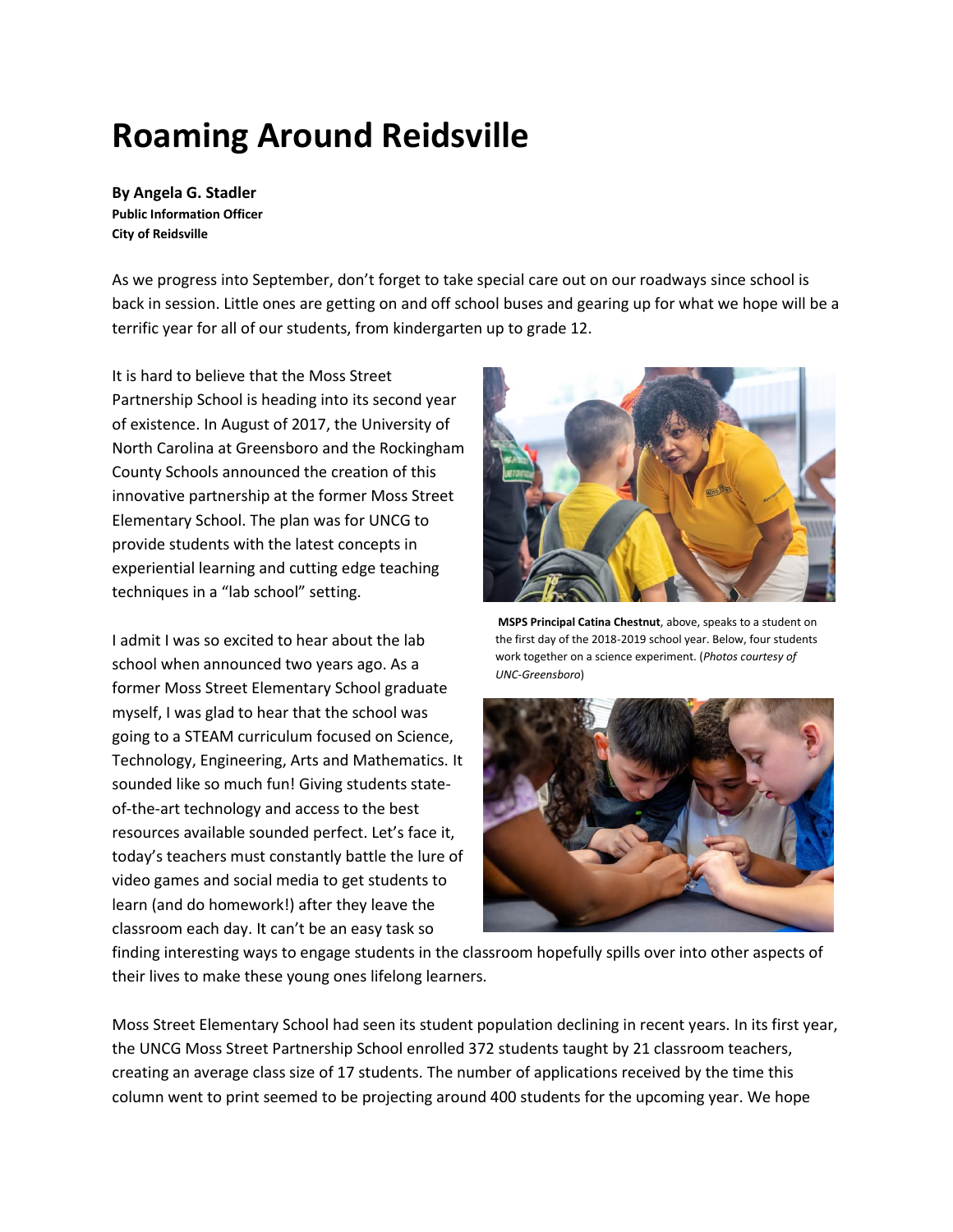that the school will be able to eventually reach its 450-student capacity, and the cap will be removed to allow the school to reach its physical capacity. By all accounts, it was a very successful year for the school.

"Throughout 2018-2019, the MSPS family engaged in instructional practices that emphasized experiential and interdisciplinary learning," said Principal Catina Chestnut. "Without the help of 22 interns from UNCG supporting staff and students in classrooms, student support services, and administration, providing such innovative instruction would have been a definite challenge. The success of year one builds even more excitement for year two!"

We are definitely excited here in the City of Reidsville about what this partnership brings to our local students. We can't wait to see what happens in year two.

In other news around the City of Reidsville ….

## **Recycling Deadline Nears.**

No matter what your stance on the environment, I think we can all agree that recycling is a good thing! Reidsville City residents are reminded that the deadline is looming to sign up for curbside recycling with Foothill Waste Solutions. The company has agreed to offer Reidsville City residents and businesses the service if at least 400 subscribers sign up by Tuesday, September 10, 2019.

The City of Reidsville negotiated with Foothill after Waste Management decided to discontinue the curbside recycling service within the City. Foothill will offer the voluntary service at a cost of \$9.50 per month and bill customers quarterly. Glass will not be collected. City residents must call Foothill Waste Solutions directly at 336-871-4055 and leave their name, address and phone number to express their interest in subscribing to the Reidsville curbside recycling program. Once the 400-subscriber mark is reached, Foothill will contact customers to subscribe them to the service. Let's make that goal!

## **A Main Street Community for 35 Years.**

Did you know that the City of Reidsville was one of the first cities in North Carolina to join the Main Street Community program? Our State was one of the first six in the nation to start a Main Street program, focusing on economic development in collaboration with historic preservation to help jumpstart and maintain vibrant downtown areas. City leaders had a vision of what the City's downtown area should be and joined the North Carolina Main Street Program in 1984. Thirty-five years later, the Reidsville Downtown Corporation and Main Street Manager Missy Matthews want to recognize the achievement throughout the month of September. They plan to "kick off" the celebration at the September 13th Second Downtown Friday event with an 80s theme. And, how perfect that "*Back to the Future*" is the movie playing that night. They will follow up with 35 days of social media posts on the downtown area. Sounds both informative and fun!

## **Other Upcoming Events in September**